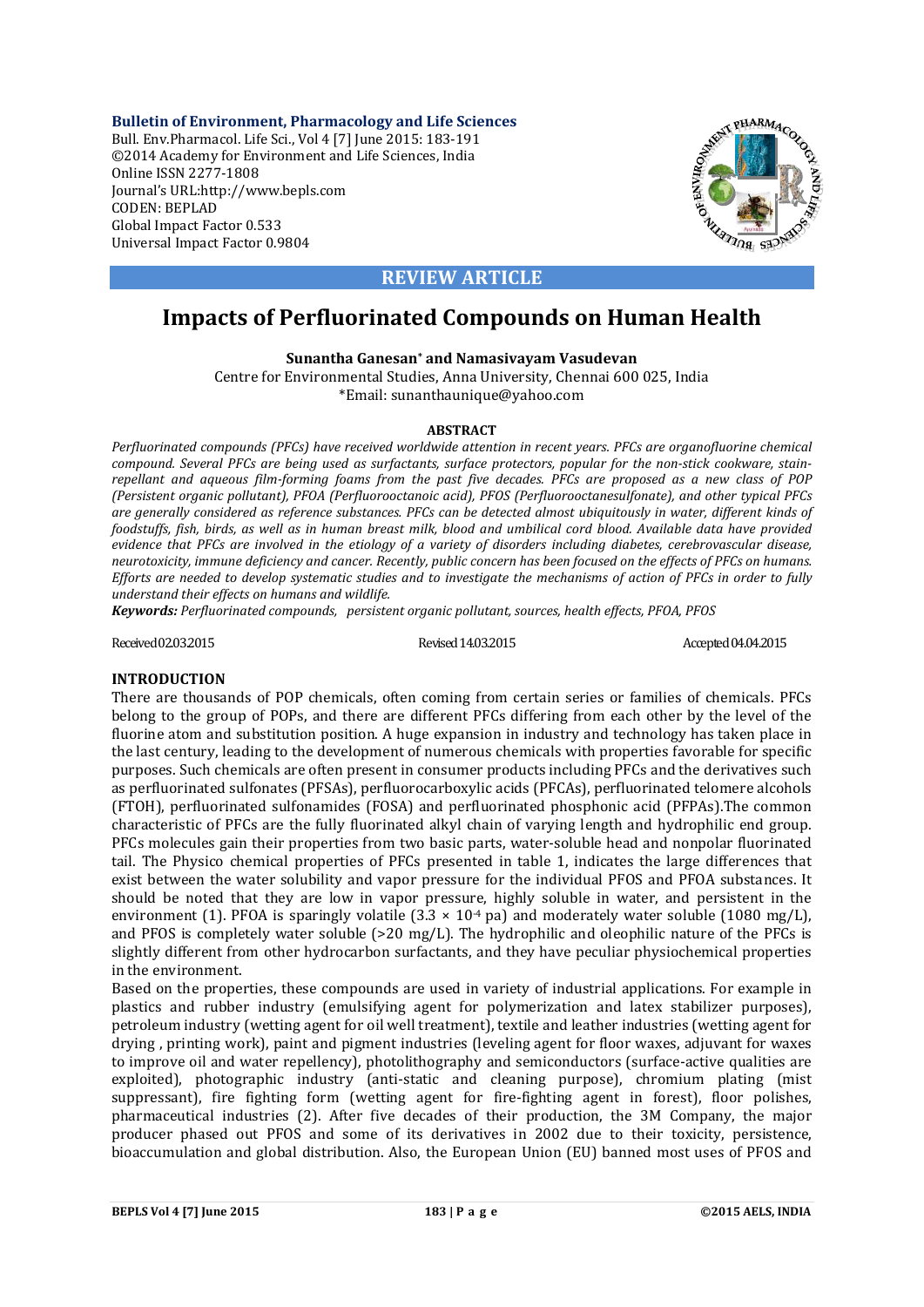related compounds as from the summer 2008. A further goal is to work toward eliminating emissions and product content of these chemicals by 2015 (3).

Chemicals containing the fluorinated chain are commercially manufactured by two major processes, namely electrochemical fluorination (ECF) and electrochemical telomerization (ECT) developed by Simons and his co-workers in 1944 (4). In electrochemical fluorination organic raw material (e.g., Octane sulphonyl fluoride) undergoes electrolysis process; at the end of the process, the entire hydrogen atom will be replaced by fluorine atoms. The free radical nature of the process leads to carbon chain rearrangements, resulting in a mixture of linear and branched chain products. The major historic manufacturer is now making alternative products using the ECF process based on perfluorobutane and perfluorosulfonyl compound. The ECF process yields straight or branched chains of fluorinated compounds with odd and even number of carbon atoms, but in ECT process exclusively generates linear products with an even number of carbon atoms (5).

As a result of human manufacture and use,  $PFCs$  are released to the environment by various ways  $(I)$ Industry (example: used in fabric treatment) (II) During production (example: treatment process) (III) During product use (example: fabric wear, wash, etc.) (IV) During product disposal (example: fabric disposal) (V) Incorporation into final products (lim *et al.*, 2011). Fluorinated surfactants usually reach the environment either through their release into rivers or via wastewater discharge into receiving waters. Predominately however; they are adsorbed onto sewage sludge. The use of sludge for the land treatment or its disposal on dump sites leads to the remobilization of these compounds. Their polarity and mobility in water and soil allow them to reach the sea or ground water in unaffected conditions. The sources of human exposure to PFCs are not fully understood, but dietary intake (contaminated foodstuffs or drinking water) is thought to be an important route of exposure  $(6)$ . In general, food might be polluted with PFCs compound. Further, it can migrate from food packaging (e.g., fast food containers, microwave popcorn bags) and nonstick cookware (e.g., fluorotelomer alcohols), which thus represents the sources of exposure from food or by accumulation into animal/plant based products. However other routes include house dust, indoor air and personal care products . People living in an industrialized area have been examined for the presence of PFOA, PFOS, and the results suggested that PFCs chemical plants is thought to be the main route of exposure of PFCs. As a consequence, these compounds have been shown to be distributed globally mainly to the blood serum. Several PFCs have been measured in human umbilical cord blood, indicating that they can cross the placenta. Exposure to the fetus is of particular concern, as fetal life is the most sensitive stage of human development. Due to their lipophilic properties, they can easily bioaccumulate in a variety of cells, tissues and blood (Figure 1) (7).

## **PFCs IN HUMANS BLOOD SAMPLES**

Numerous field studies, designed to provide basic scientific information related to the occurrence of PFCs in the human tissues including blood serum, liver tissues, umbilical cord blood, and breast milk. Because of the widespread environmental occurrence of PFOA and PFOS, along with their ability to cross the placental barrier (Gutzkow *et al.*, 2012), exposure of the developing human fetus to these compounds is inevitable. Exposures to the fetus, infants, and children are of the greatest concern as these are the most sensitive stages of human development. Table 2 summarizes the serum PFCs levels measured from around the world. Kannan *et al*, examined 473 blood/ plasma/serum samples from people of various countries. Of the four PFCs measured (PFOS, PFHxS, PFOA, FOSA), PFOS was quantitatively the dominant component in blood. The highest PFOS concentrations were detected in samples from the USA and Poland (> 30 µg/L). In Korea, Belgium, Malaysia, Brazil, Italy, and Colombia, blood PFOS concentrations were in the range 3 to 29  $\mu$ g/L. The lowest PFOS concentrations were measured in samples from India (< 3  $\mu$ g/L). In this study, the PFOA concentrations were lower than the values for PFOS, except in India and Korea. The joint occurrence of the four PFCs varied according to the country of origin of the samples. This suggests differences in the exposure pattern in the individual countries (16). Recently during 2000 to 2010, background level of PFOA and PFOS have been declining in the Western world, where the percentage decline in geometric mean concentrations from  $2000$  to  $2010$  was reported to be  $76\%$  for PFOS and 48% for PFOA (18). This study suggested that the initial decline in PFOA was the result of its phase out by 3M. Subsequently, in 2006 the U.S. EPA agency implanted a 1020/2015 PFOA stewardship program with fluorinated compounds manufacturing companies. Lee and maburry have shown a family of fluorotelomer based phosphate surfactants, the polyfluoroalkyl phosphate diesters, were lower in serum samples collected in 2009 than in earlier years (2005, 2005 and 2008). The concentrations of PFCs vary in different countries. These differences may reflect different diets or different patterns of contact with PFCs containing products across cultures. The half-lives of PFOA and PFOS in human serum have been estimated to be 3.8 years and 5.4 years, respectively (Table 3).

Thus exposure to PFCs is ubiquitous and unavoidable and there is growing concern that living in an PFCs contaminated world may be contributing to adverse health trends, such as neurotoxicity, immune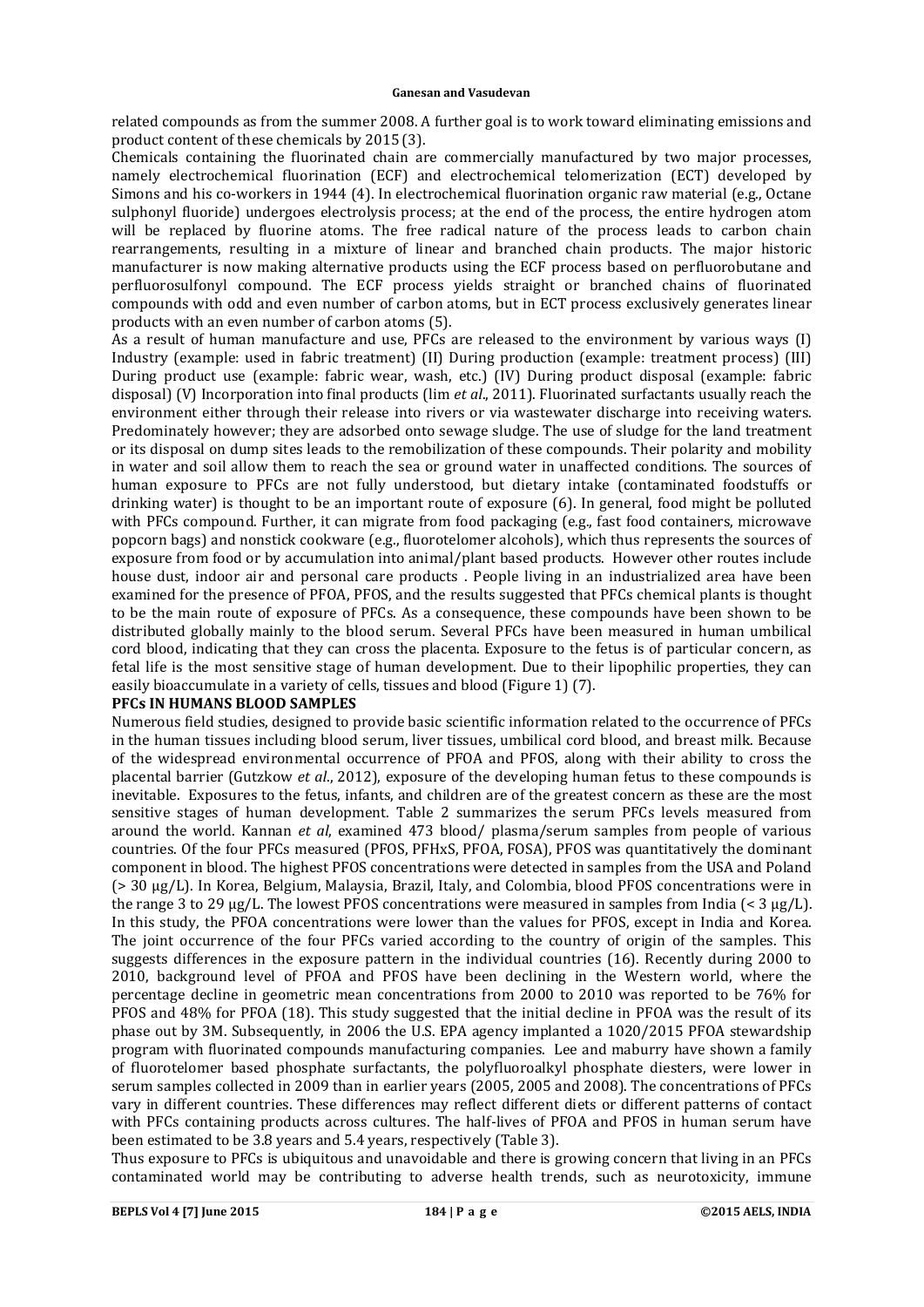deficiency, because of growing evidence that a number of PFCs can produce varied effects  $(19)$ , as described below.

## **Potential health effects of PFCs**

Extensive studies have shown possible associations between exposure to environmental pollutions and an increased risk of certain abnormalities and diseases, both in humans and animals. High doses of PFCs are toxic, relatively low concentration of them are present in the environment and have been reported to cause alteration in the organism. In addition to toxic effects, they are able to interfere with thyroid function, reproductive toxicity (20), development toxicity (7), development of arthritis (21), metabolic dysregulation  $(22)$ , immuno toxicity  $(23)$ , neurotoxicity  $(24)$  and Carcinogenesis  $(25)$ . Because these chemicals alter hormone-dependent processes and disrupt endocrine system, they have been classified as endocrine-disrupting chemicals (EDCs). Available data have provided evidence that PFCs are involved in the etiology of a variety of disorders including immune system, thyroid, liver function, and hormones problems (26).

#### **Impacts of PFCs on nervous system**

PFCs have received the most attention for their risk for neurotoxicity. It has been demonstrated that chronic exposure to PFCs, such as increases the negative charge density in the cell membrane of Purkinje cells, reduced the membrane potential, leading to hyperpolarization and thus influencing activation and inactivation of the ion channels. This appears to indicate that PFOS has an effect on the action potential in nerve cells, which may result in neurodegenerative disorder. There was a data, that exposure PFOS can have an influence on the neuro endocrine system in rats. They reduce the food intake and body weight, influence on the ovarian cycle, increased corticosterone concentration, and decreasing leptin concentration in serum. In addition, adrenaline concentrations in the paraventricular nucleus of the hypothalamus were elevated (27). PFOS has been reported to inhibit neural stem cell proliferation and to cause neurotoxicity via inhibition of peroxisome proliferator-activated receptors (28). PFCs including PFOS, PFOA, FOSA, and PFBS were found to be depressed DNA production, caused oxidative stress, and reduced the viability of the cells, increases the negative charge density in the cell membrane of Purkinje cells, e.g., nerve cells in the cerebellum of rats (29).Exposure of PFCs to rats, they affect the neurotoxic on the central nerve system via the molecules of the calcium signal pathway (30).Numerous other classes of POPs have been linked to neural degenerations, including PCB, PAH and organophosphate but epidemiological evidence is mostly lacking. Epidemiological studies that focus on the impact of PFCs on the nervous system, their mechanism of action and involvement in neurological pathologies study are needed.

#### **Impacts of PFCs on thyroid hormone**

Thyroid hormones are involved in numerous physiological processes as regulators of metabolism, cardiac function, bone remodeling and mental status. Thus, maintenance of normal thyroid function is essential for psychological function. However, thyroid hormones are of special importance in fetal development, as development of the brain is dependent on normal levels of thyroid hormones. Absence of thyroid hormones reduces neuronal growth and differentiation in the cerebral cortex, hippocampus, and cerebellum (31). PFCs exposure has also been found to alter hormone levels (e.g. thyroid hormone, estrogen, and testosterone) and hormone-responsive genes in mammalian and aquatic species. Langley and Pilcher also reported the effect of PFCs on thyroid hormones. From this study, rats that had received a dose of perfluorodecanoic acid (PFDA) were found to have significantly reduced thyroxin (T4) and T5 concentrations, lower body temperature, and a slower heartbeat than control animals. Treatment with T4 was not able to reverse the hypothermia. Other studies on rats also showed that PFOS exposure resulted in a reduction of T4and triiodothyronine (T3) in serum (32). Perinatal exposure to PFOS also reduced serum levels of T4, both in pregnant dams and offspring.

There is, however, no increase in thyroid stimulating hormone (TSH), a hormone that enhances formation of T4 and T3. There is evidence that PFOS, similarly to PFDA, displaces the thyroid hormone from its binding protein as it circulates in the blood. The association between PFCs and human thyroid function has been reported elsewhere. Among the US general adult population, greater concentrations of PFOA and PFOS were also associated with current thyroid disease (33). A positive association was detected between perfluorotridecanoic acid in maternal blood serum and T3 and T4 of fetal cord blood serum (34). However the direction of association between PFCs and thyroid hormones in human blood serum was not always consistent. While no significant associations were observed between the concentrations of six PFCs with free thyroxin or TSH among New York State Angler Cohort Study participants (35), blood PFOS concentrations were negatively associated with TSH and positively associated with fT4 in a study with an Inuit population of Nunavik from the Canadian Arctic (36). The only study of thyroid hormones during pregnancy found no effect of PFOS or PFOA levels in maternal or cord serum on fetal thyroid stimulating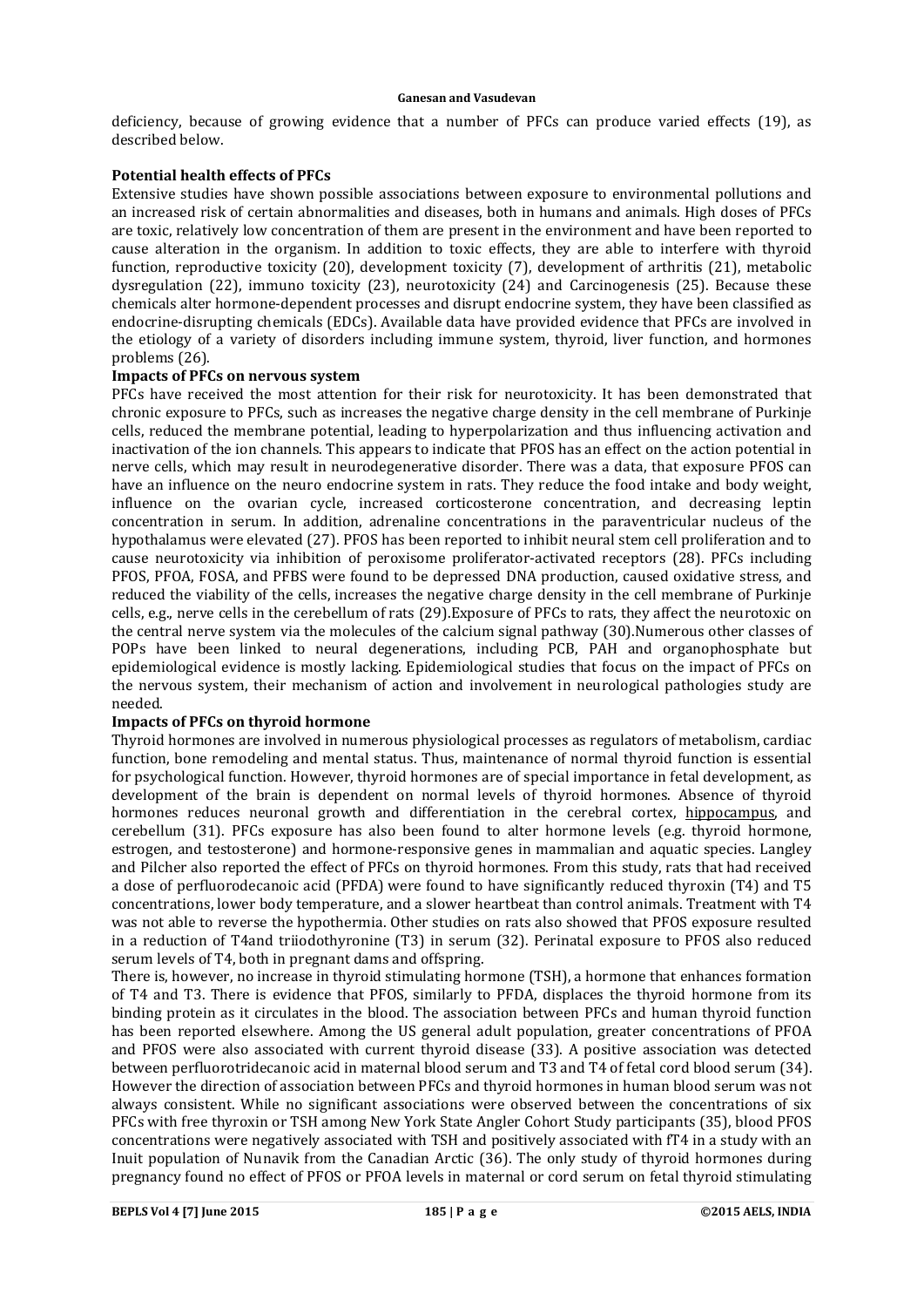hormone or free thyroxin (37). Recently Coperchini et al., evaluate the effect of the in vitro exposure to PFOA and PFOS on thyroid cell proliferation and viability. These studies were investigated using rat thyroid line-5 (FRTL-5) cells. FRTL-5 cell cultured in the presence of PFOA and PFOS concentration up to hormone or free thyroxin (37). Recently Coperchini *et al.*, evaluate the effect of the in vitro exposure to PFOA and PFOS on thyroid cell proliferation and viability. These studies were investigated using rat thyroid line either PFCs, significant inhibition of cell proliferation, mainly due to increased cell deaths, was found (38). In summary, experimental evidence suggests strongly that perfluorinated compounds are capable of disrupting thyroid hormone metabolism, but human studies are still needed.



Figure 1: sources and health effectes of perfluorianted comounds

| <b>Name</b>                 |             | <b>Structure</b>                | Table 1. Physico-chemical properties of PFCs<br>Molecular | <b>Melting</b>       |                                                                           | Solubility in                        | Pka      |
|-----------------------------|-------------|---------------------------------|-----------------------------------------------------------|----------------------|---------------------------------------------------------------------------|--------------------------------------|----------|
|                             | Acronym     |                                 | formula                                                   | point                | <b>Vapor</b><br>pressure                                                  | pure water                           |          |
|                             |             |                                 |                                                           |                      |                                                                           |                                      |          |
| Perfluoroctanoic<br>acid    | PFOA        | `OH<br>$F$ FFFFFFFF             | $C_8F_{17}COO$                                            | 45°C to 50°C         | 10mmHg at<br>$25^{\circ}C$                                                | $3.4$ g/L                            | 2.5      |
| Perfluoroctane<br>Sulfonate | PFOS        | $F$ $F$ $F$ $F$ $F$ $F$ $F$ $O$ | $C_8F_{17}SO^{-}$                                         | $\geq 400^{\circ}$ C | $\blacksquare$                                                            | 570 mg/L                             | NA       |
| Perfluoro sulfonate         | <b>PFBS</b> | F.<br>`OH<br>F                  | $C_4F_9SO_3$                                              | NA                   | $0.29$ mm Hg<br>at $20^{\circ}$ C                                         | Dispersible in<br>all proportion     | $\rm NA$ |
| Fluorotelomer<br>alcohols   | <b>FTOH</b> | ОH                              | F (CF2)nCH2CH2HO                                          | NA                   | $\blacksquare$                                                            | $\blacksquare$                       |          |
| Perfluorobutanoate          | PFB         | F                               | $F(CF2)3CO2$                                              | $\rm NA$             | $0.29$ mm Hg<br>at $20^{\circ}$ C                                         | Dispersible in<br>all<br>proportions | $\rm NA$ |
| Perfluorooctanoate          | <b>PFO</b>  | FFFFFFF                         | $F(CF_2)$ 7CO-                                            | $55^{\circ}$ C       | 10 mm Hg at<br>$25^{\circ}$ C<br>$128 \text{ mm Hg}$<br>at $59^{\circ}$ C | $3.4$ g/L                            | NA       |
| Perfluorononanoic<br>acid   | <b>PFNA</b> | .OH                             | $C_9HF_{17}O_2$                                           | 59°C to 62°C         |                                                                           | 9.5g/                                | $\sim 0$ |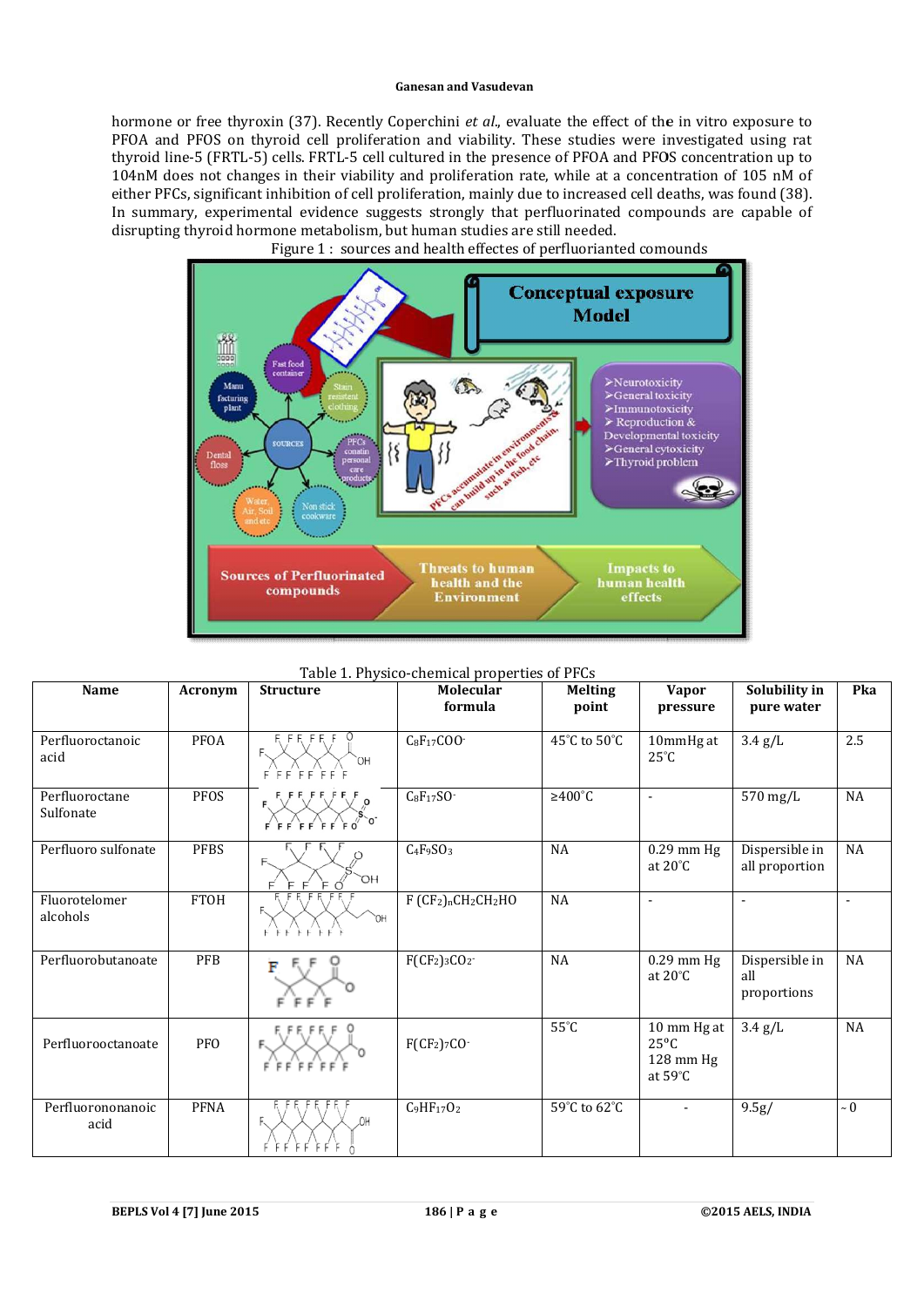| Country    | No.<br>samples | Sample type  | $PFOS$ (ng/mL)     | $PFOA$ (ng/mL)  | Reference |
|------------|----------------|--------------|--------------------|-----------------|-----------|
|            |                |              |                    |                 |           |
|            | 65             | Serum        | 6.7 to 81.5        | <b>BDL</b>      | (9)       |
| <b>USA</b> |                |              |                    |                 |           |
| America    | 31             | Blood serum  | $< 6.1$ to 58.3    | 3.1             | (10)      |
| Japan      | 10             | Whole blood  | $2 \text{ to } 14$ |                 | (11)      |
| China      | 85             | Blood sample | 79.2               |                 | (12)      |
| Sweden     | 66             | Whole blood  | 1.7to37            | <b>BDL</b>      | (13)      |
| Denmark    | 1399           | Blood plasma | 6.4to106.7         | $< 1.0$ to 41.5 | (14)      |
| Poland     | 15             | Blood        | 4.6 to 6.7         | 1.3 to $5.2$    | (15)      |
| Italy      | 50             | Serum        | 4.3                | 3               | (16)      |
| India      | 45             | Serum        | $<$ 1 to 3.1       | $<$ 3 to 3.5    | (16)      |
| Spain      | 48             | Plasma       | 0.8 to 16.2        | 0.8 to 3.1      | (16)      |
| Canada     | 23             | plasma       | 36.9               | 2.2             | (17)      |

| Table 1. Levels of PFOS and PFOA in human blood/ Plasma from various countries |  |
|--------------------------------------------------------------------------------|--|
|--------------------------------------------------------------------------------|--|

| Compound                      | half - life  | <b>Species</b> |
|-------------------------------|--------------|----------------|
|                               |              |                |
| Perfluoroctane sulfonate      | 8.5 years    | Human          |
| Perfluorooctanic acid         | 1to3.5 years | Human          |
| Perfluorooctane sulfonates    | 89 days      | Rat            |
| Perfluorooctane sulfonates    | 180 days     | Monkey         |
| Perfluorohexane sulfonic acid | 7.3 years    | Human          |
| Perfluorohexane sulfonate     | 8.5 years    | Human          |

#### **Impacts of PFCs on immune system**

Many cell subsets of the immune system undergo extensive proliferation when stimulated. At high concentration. PFOA and PFOS have been found to increase the rate of lymphocytes apoptosis in the thymus and decrease the body weight. In the mice, exposures to PFOA  $(0.02\%)$  for 7 to 10 days led to a loss of body weight and reduce the mass of the thymus and the spleen. Thymus and spleen cells were reduced by more than 90% and by approximately 50%, respectively, probably as a result of inhibition of cell proliferation. The immature CD4+ and CD8+ populations of the thymus cells were most noticeably reduced. The T and B cells were affected in the spleen. An increase in liver weight and peroxisome proliferation occurred in a similar time course as the thymus and the spleen atrophy (39). Xie *et al.*, also observed a dramatic decrease in adipose tissue after exposure to PFOA, which reflected a loss of fat from the adipocytes (40). In addition, Fairley *et al.*, examined the effects of PFOA dermal exposure on the hypersensitivity response to ovalbumin in mice and demonstrated increased IgE when PFOA and ovalbumin were co administered. Ovalbumin specific airway hyper reactivity was increased significantly in these animals with an increased pleiotropic cell response characterized by eosinophilia and mucin production. These results suggested that PFOA exposure may also enhance the immune response to environmental allergens, increasing the severity of allergies (41). There is also evidence from animal studies that PFOA can suppress inflammatory responses which is similar to the effects of other peroxisome proliferator-activated receptor agonists. Moreover recent studies have shown that PFOS affects antibody production in mice at levels found in the general human population. Peden *et al.*, reported that serum concentrations of PFOS associated with the lowest observed effect for suppression of humoral immunity (42). Additionally, PFOS exposure suppressed immunity to influenza infection in mice without altering body or lymphoid organ weights, resulting in significant increases in emaciation and mortality (43). Potential effects on immune system development were studied by Grandjean *et al.*, reported decreased antibody responses to childhood diphtheria vaccinations in association with prenatal PFOA and PFOS exposures (44). The data, supports the antibody production is an endpoint sensitive to modulation by PFCs. Hence, additional studies to correlate the immunotoxicity responses of PFCs with body burden of the chemical and to account for the uncoordinated processes responsible for the immunotoxicity, hypolipidemic, and hepatotoxicity effects of PFCs are warranted.

### **Effects on reproductive performance**

Human studies have suggested the associations between exposures to PFCs compounds to altered reproductive functions; the direct effect of PFCs on female fertility has been scarcely studied. Moreover,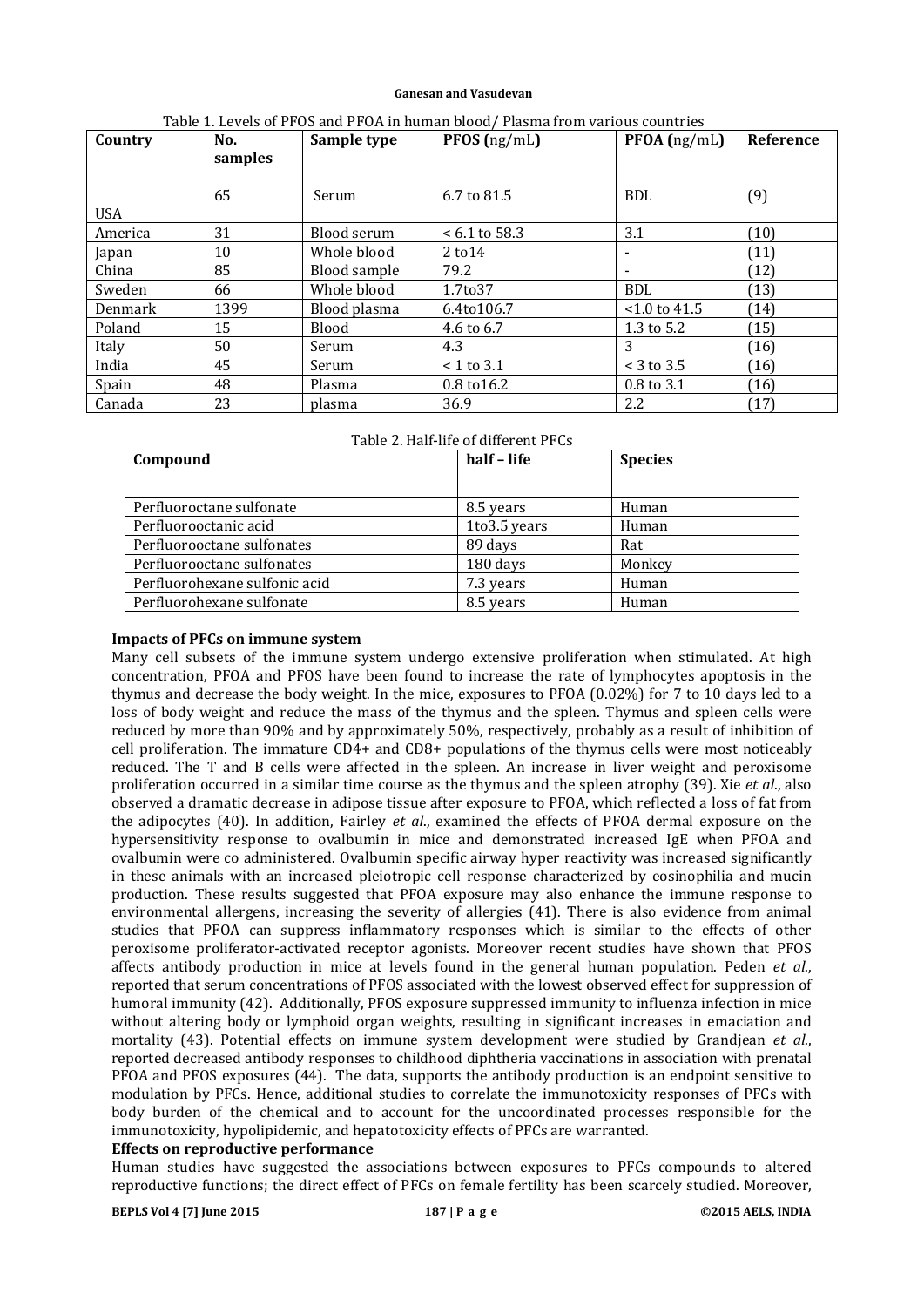the biological mechanisms by which exposure to PFCs interferes with fertility are unknown. It was postulated that by interrupting the hypothalamic pituitary ovarian regulation, the PFCs may cause irregular menstrual cycles and delayed ovulatio Studies of adult male rats showed that PFOA exposure may cause reduced testosterone levels and increased estradiol levels (45), and a study on sexually mature mice indicated that PFOS exposure might affect testicular signalling, causing reduced serum testosterone and decreases in epididymal sperm counts. Two cross-sectional studies reported negative associations of PFOS, or high PFOA and PFOS combined, with the proportion of morphologically normal spermatozoa in adult men (46). Furthermore, in a study of men attending an *in vitro* fertilization clinic. Raymer *et al.* reported that luteinizing hormone (LH) and free testosterone were significantly positively correlated with plasma PFOA, although PFOA was not associated with semen characteristics (47). Vested *et al* suggested that *in utero* exposure to PFOA may affect adult human males' semen quality and reproductive hormones level (48). Rats after exposure to PFOS or PFOA lead to adult Leydig cell (ALC) hyperplasia and eventually Leydig cell adenomas, and decreased testosterone production (45). Very recent study reported the effects of PFDA and PFTrDA on sex and expression of mRNA of selected genes in hypothalamic pituitary gonad (HPG) axis are studied after 120 d exposure of zebrafish. The results of this study showed that long-term exposure (120 days) to PFDA or PFTrDA could modulate sex steroid hormone production and related gene transcription of the HPG axis in a sex-dependent manner  $(49)$ .

In a study reported by Lau *et al.*, all pups were born alive and active; however, in the high-dose group (10)  $mg/kg$ ), newborns became pale, inactive, and moribund within 1 h. These pups died soon afterward. At 5 mg/kg PFOS, the neonates became moribund but survived for 8–12 h. However, over 95% of these offspring did not survive the first day of postnatal life and only a few pups reached puberty. Survival improved with lower PFOS exposure. The first week of postnatal life was also critical to the long-term survival of the neonates, as no mortality was detected thereafter (50). Das *et al.*, reported PFOS and PFOA, PFNA at 5mg/kg or lower doses produced hepatomegaly in the pregnant mice, but did not affect the number of implantations, fetal viability, or fetal weight. Mouse pups were born alive and postnatal survival in the 1 and 3mg/kg PFNA groups was not different from that in controls. In contrast, although most of the pups were also born alive in the  $5mg/kg$  PFNA group, 80% of these neonates died in the first 10 days of life. The pattern of PFNA-induced neonatal death differed somewhat from those elicited by PFOS or PFOA. A majority of the PFNA-exposed pups survived a few days longer after birth than those exposed to PFOS or PFOA, which typically died within the first 2 days of postnatal life (51).

## **Uric acid, Lipids**

Uric acid is a natural product of purine metabolism and has both oxidant and antioxidant properties. There is considerable epidemiologic evidence that elevated uric acid is a risk factor for hypertension (52).Three cross-sectional studies have found modest positive associations between PFOA or PFOS and increased uric acid, a risk factor for hypertension  $(26; 53)$ . Several studies have found positive trends between PFCs in human blood and total and cholesterol. Similar patterns have been found in the US population (54), in community residents exposed to high levels of PFOA in drinking water, and in workers in PFC manufacturing facilities (55).

## **Cancer**

Increased rats of bladder cancer have been found in worker in a PFOS manufacturing facility, but this result was based on only three cases (56). Another study in exposed workers found an association between the length of employment and prostate cancer (57). The US EPA has proposed PFOA to be classified as a rodent carcinogen with relevance to humans  $(3)$ . Breast cancer  $(BC)$  is the most common cancer for women in the world. Animal data suggest that pancreatic, testicular, liver, and perhaps breast cancer is related to PFOA exposure (58). An association between PFAS serum levels and the risk of BC was reported for the first time in a small case–control study from Greenland (25), and it was found that the genetic polymorphisms in CYP1A1 (Val) and CYP17 (A1) may increase the BC risk among Inuit women, and that the risk increases with higher serum levels of PFOS and PFOA (59). Recently Jorgensen *et al.*, estimate the association between concentrations of PFAS determined during pregnancy, and the risk of BC. The results were, Weak positive and negative insignificant associations were found between BC risk and levels of perfluorooctane sulfonamide (PFOSA) and Perfluorohexanesulfonate (PFHxS), respectively. Grouped into quintile, the BC cases had a significant positive association with PFOSA at the highest quintiles and a negatively association for PFHxS. Sensitivity analyses excluding uncertain cases caused stronger data for PFOSA and weaker for PFHxS. No further significant associations were observed. This study does not provide convincing evidence for a causal link between PFAS exposures and premenopausal BC risks 10–15 years later (60).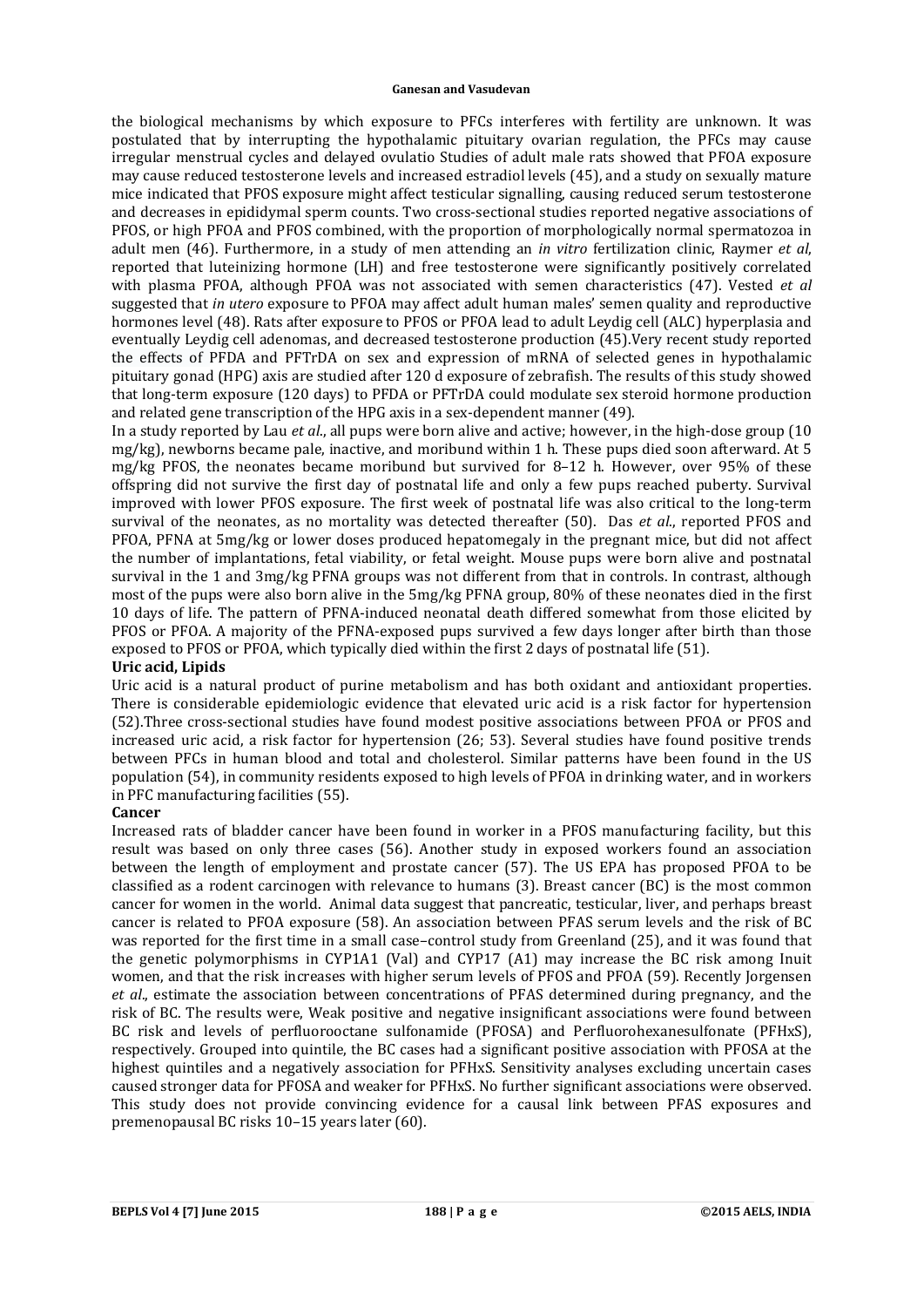#### **CONCLUSION**

A variety of different groups of perfluorinated chemical that have found a wide use in industrial products and in a vast area of consumer products, including protective coatings (for paper, carpets, textiles, and leather) lubricants, paint, cosmetics, surfactants, and fire-fighting foams. These compounds, which are persistent in the environment, bioaccumulative and can cause toxicity, have been detected almost ubiquitously in the environment. The available literature points to a strong link between the presence of PFCs in the environment and an increase in disorders. Limited data also support the involvement of nuclear receptors in the association of neurological disorders with PFCs. There is substantial evidence that PFCs have adverse effects on thyroid function. Experimental animal and in vitro studies have indicated possible mechanisms of action for perfluorinated chemicals, but evidence from mammalian and human studies is often sparse. Efforts are needed to develop systematic epidemiological studies and investigate the mechanism of action of PFCs to fully understand their effects on wildlife and humans.

## **REFERENCES**

- 1. Rayne, S & Forest, K. (2009). Perfluoroalkyl sulfonic acids and carboxylic acids: A critical review of physicochemical properties, levels and patterns in waters and wastewaters, and treatment methods. I. Environ. Sci. Health.*,* 44:12-22.
- 2. Prevedouros, K., Cousins, I.T., Buck, R.C. & Korzeniowski, S.H. (2006). Sources, fate and transport of Perfluorocarboxylates. Environ. Sci. Technol.*,* 40(2):32–44.
- 3. U.S. EPA. (2006). Draft risk assessment of potential human health effects associated with PFOA and its salts. U.S. U.S.EPA public docket, EPA-SAB-06-006, Washington, DC.
- 4. Parsons, J.R., Saez, M., Dolfing, J. & De Voogt, P. (2008). Biodegradation of Perfluorinated compounds. Rev. Environ. Contam. Toxicol., 196 (3): 53-71.
- 5. Ritter, S.K. (2010). Fluoro chemicals go short. Chemi. Engine. News, 88 (5):12–17.
- 6. Jose, L.D. (2012). Health risks of dietary exposure to perfluorinated compounds. Environ. Inter., 40: 187-195.
- 7. Apelberg, B.J., Goldman, L.R., Calafat A.M., Herbstman J.B., Kuklenyik Z., Heidler J., Needham L.L., Halden R.U. & Witter F R. (2007). Determinants of fetal exposure to polyfluoroalkyl compounds in Baltimore Maryland. Environ. Sci. Technol., 41(11): 3891-3897.
- 8. Gutzkow, K.B., Haug, L.S., Thomsen, C., Sabaredzovic, A., Becher, G. & Brunborg, G. (2012). Placental transfer of perfluorinated compounds is selective—a Norwegian Mother and Child sub-Cohort study. I. Hyg. Environ. Health, 215(2):216-219.
- 9. Hansen, K.J., Clemen, L.A., Ellefson, M.E. & Johnson, H.O. (2001). Compound-specific, quantitative characterization of organic fluorochemicals in biological matrices. Environ. Sci. Technol., 35:766-770.
- 10. Olsen, G.W., Lange, C.C., Ellefson, M.E., Mair, D.C., Church, T.R., Goldberg, C.L., Herron, R.M., Medhdizadehkashi, Z., Nobiletti, J.B., Reagen, W.K. and Zobel, L.R. (2012).Temporal trends of perfluoroalkyl concentrations in American Red Cross adult blood donors, 2000-2010, Environ. Sci. Technol., 46(11): 6330-6338.
- 11. Taniyasu, S., Yamashita, N., Wijeratna, S., Mohotti, K.M. & Seneviratne, H.R. (2005). Perfluorinated organic compounds in human blood serum and seminal plasma: a study of urban and rural tea worker populations in Sri Lanka, J. Environ. Monit., 7(4): 371-377.
- 12. Harada, K., Saito, N., Inoue, K., Yoshinaga, T., Watanabe, T., Sasaki, S., Kamiyama, S. & Koizumi A. (2004). The influence of time, sex and geographic factors on levels of Perfluoro octane sulfonate and Perfluorooctanoate in human serum over the last 25 years. J. Occu. Health, 46: 141-147.
- 13. Yeung, L.W.Y., So, M.K., Jiang, G.B., Taniyasu, S., Yamashita, N., Song, M.Y., Wu, Y.N., Li, J.G., Giesy, J.P., Guruge, K.S. & Lam, P.K.S. (2004). Perfluorooctane sulfonate and related fluorochemicals in human blood samples from China, Environ. Sci. Technol.*,* 40: 715-720.
- 14. Kato, K., Calafat, A.M., Wong, L.Y., Wanigatunga, A.A., Caudill, S.P. & Needham, L.L. (2009). Polyfluoroalkyl compounds in pooled sera from children participating in the National Health and Nutrition Examination Survey 2001-2002. Environ. Sci. Technol., 43, 2641-2647.
- 15. Taniyasu, S., Yamashita, N., Wijeratna, S., Mohotti, K.M. & Seneviratne, H.R. (2005). Perfluorinated organic compounds in human blood serum and seminal plasma: a study of urban and rural tea worker populations in Sri Lanka, J. Environ. Monit., 7(4): 371-377.
- 16. Kannan, K., Corsolini, S., Falandysz, J. .Fillmann, G., Kumar, K.S., Loganathan, B.G., Mohd M.A., Olivero, J., Wouwe, N.V., Yang, J.H. & Aldous, K.M. (2004). Perfluoro octane sulfonate and related fluorochemicals in human blood from several countries. Environ. Sci. Technol., 38: 4489-4495.
- 17. Tittlemier, S.A., Pepper, K. & Edwards, L. (2006) Concentrations of Perfluorooctane sulfonamides in Canadian total diet study composite food samples collected between 1992 and 2004. *Agric*. Food Chem*.,* 54(5): 8385-8389.
- 18. Olsen, G.W., Lange, C.C., Ellefson, M.E., Mair, D.C., Church, T.R., Goldberg, C.L., Herron, R.M., Medhdizadehkashi, Z., Nobiletti, J.B., Reagen, W.K. and Zobel, L.R. (2012).Temporal trends of perfluoroalkyl concentrations in American Red Cross adult blood donors, 2000-2010. *Environ*. Sci. Technol., 46(11): 6330-6338.
- 19. Kyunghee, J., Sunmi, K., Younglim, K., Domyung, P., Joon, S., Jongsik, H., Sungkyoon, K. & Kyungho, C. (2012). Serum concentrations of major perfluorinated compounds among the general population in Korea: Dietary sources and potential impact on thyroid hormones. Environ. Int., 45:78-85.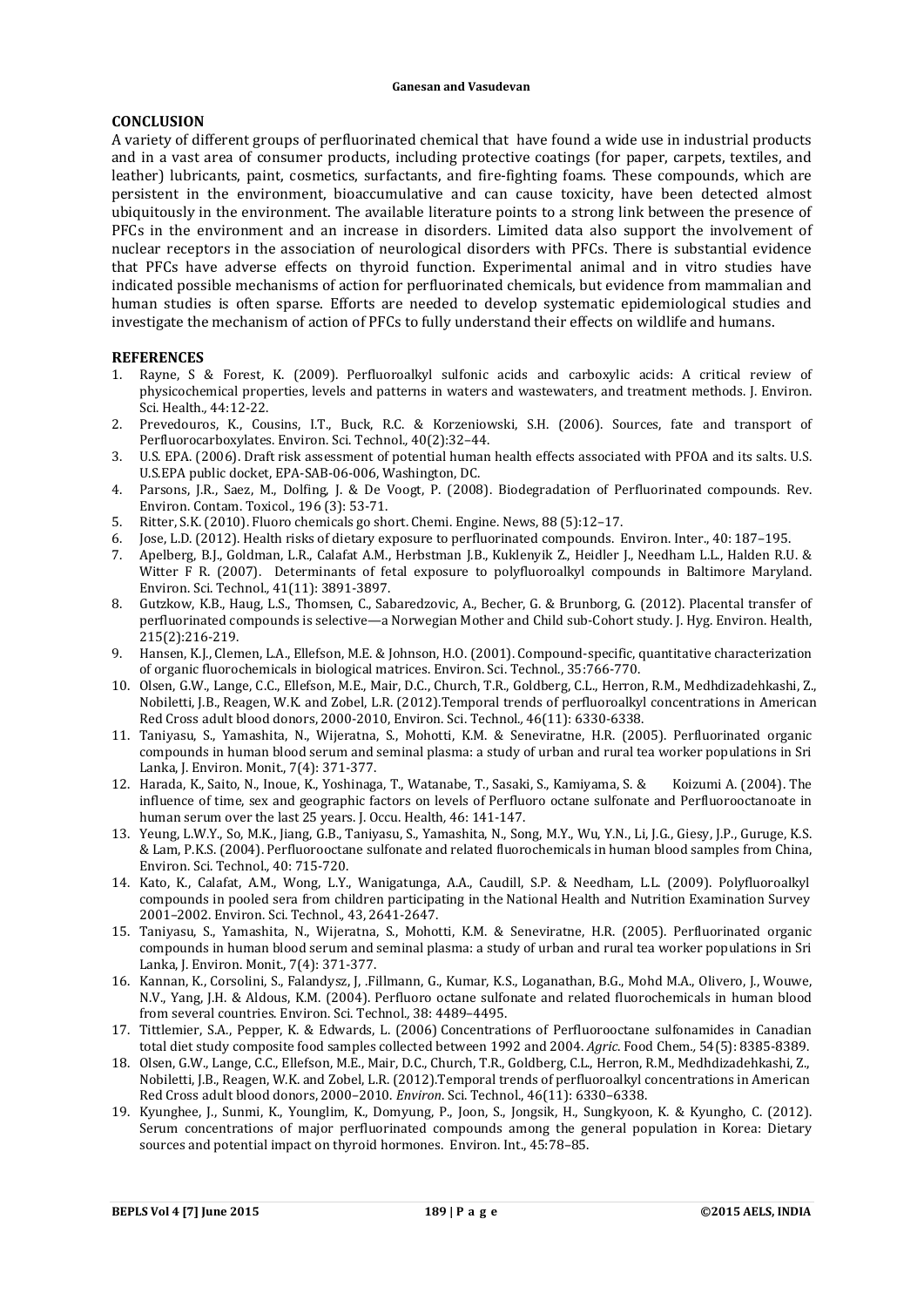- 20. Whitworth, K.W., Haug, L.S., Baird, D.D., Becher, G., Hoppin, J.A., Skjaerven, R., Thomson, C., Egesbo, M., Travlos, G., Wilson, R., & Longnecker, M.P. (2012). Perfluorinated compounds and subfecundity in pregnant women. Epidemiology, 23(2): 257–263.
- 21. Uhl, S.A., James-Todd, T., & Bell, M.L. (2013). Association of osteoarthritis with perfluorooctanoate and perfluorooctane sulfonate in NHANES, 2003–2008. Environ. Health Pers., 121: 447–452.
- 22. Hines, E.P., White, S. S., Stanko, J.P., Gibbs Flournoy, E. A., Lau, C., & Fenton, S. E. (2009). Phenotypic dichotomy following developmental exposure to perfluorooctanoic acid (PFOA) in female CD-1 mice: low doses induce elevated serum leptin and insulin, and overweight in mid-life. Mol. Cell. Endocrinol., 304: 97-105.
- 23. Dewitt, J. C., Peden-Adams, M. M., Keller, J. M., & Germolec, D. R. (2012). Immunotoxicity of perfluorinated compounds: recent developments. Toxicol Pathol., 40(2): 300-311.
- 24. Lee, I., & Viberg, H. (2013). A single neonatal exposure to perfluorohexane sulfonate (PFHxS) affects the levels of important neuroproteins in the developing mouse brain. Neurotoxico., 37:190-196.
- 25. Bonefeld-Jorgensen, E.C., Long, M., Bossi, R., Ayotte, P., Asmund, G., Kruger, T., Ghisari, M., Mulvad, G., Kern, P., Nzulumiki, P. & Dewailly, E. (2011). Perfluorinated compounds are related to breast cancer risk in Greenlandic Inuit: a case control study. Environ. Health Perspect., 10: 88-95.
- 26. Steenland, K., Fletcher, T. & Savitz, D. A. (2010). Epidemiologic evidence on the health effects of Perfluorooctanoic acid (PFOA). Environ. Health Perspect., 118: 1100-1108.
- 27. Austin, M.E., Kasturi, B.S., Barber, M., Kannan, K., Mohankumar, P.S. & Mohankumar, S.M.J. (2003). Neuroendocrine effects of perfluorooctanesulfonate in rats. Environ. Health Perspect., 111: 1485-1489.
- 28. Ibrahim, W.N., Tofighi, R., Onishchenko, N., Rebellato, P., Bose, R., Uhlen, P. & Ceccatelli, S. (2013). Perfluorooctane sulfonate induces neuronal and oligodendrocytic differentiation in neural stem cells and alters the expression of PPAR in vitro and in vivo. Toxicol. Appli. Pharmacol., 269: 51-60.
- 29. Slotkin, T.A., MacKillop, E.A., Melnick, R.L., Thayer, K.A. & Seidler, F.J. (2008). Developmental neurotoxicity of perfluorinated chemicals modeled in vitro. Environ. Health Perspect., 116, 716-722.
- 30. Liu, X., Liu, W., Jin, Y., Yu, W., Wang, F. & Liu, L. (2010). Effect of gestational and lactation exposure to perfluorooctane sulfonate on calcium-dependent signaling molecules gene expression in rats' hippocampus. Arch*.* Toxico., 84: 71-79.
- 31. Auso, E., Lavado Autric, R., Cuevas, E., Del Rey, F.E., Morreale, D.E. & Berbel, P. (2004). A moderate and transient deficiency of maternal thyroid function at the beginning of fetal neocorticogenesis alters neuronal migration. Endocrinol., 145: 4037-4047.
- 32. Chang, S.C., Thibodeaux, J.R., Eastvold, M.L., Ehresman, D.J., Bjork, J.A., Froehlich, J.W., Lau, C., Singh, R.J., Wallace, K.B. & Butenhoff, J.L. (2008). Thyroid hormone status and pituitary function in adult rats given oral doses of perfluorooctane sulfonate (PFOS). Toxicol., 243: 330-339.
- 33. Melzer, D., Rice, N., Depledge, M.H., Henley, W.E. & Galloway, T.S. (2010). Association between serum perfluorooctanoic acid (PFOA) and thyroid disease in the NHANES study. Environ. Health Perspect., 118: 686-692.
- 34. Kim, S., Choi, K., Ji, K., Seo, J., Kho, Y., Park, J., Hwang, I., Jeon, J., Yang, H. and Giesy, J.P. (2011). Trans-placental transfer of thirteen perfluorinated compounds in relation to fetal thyroid hormones. Environ. Sci. Technol., 45: 7465-7472.
- 35. Bloom, M.S., Kannan, K., Spliethoff, H.M., Tao, L., Aldous, K.M. & Vena, J.E. (2010). Exploratory assessment of perfluorinated compounds and human thyroid function. Physiol. Behav., 99: 240-245.
- 36. Dallaire, R., Dewailly, E., Pereg, D., Dery, S. & Ayotte, P. (2009). Thyroid function and plasma concentrations of polyhalogenated compounds in Inuit Adults. Environ. Health Perspect., 117: 1380-1386.
- 37. Inoue, K., Okada, F., Ito, R., Kato, S., Sasaki, S., Nakajima, S., Undo, A., Saijo, Y., Sata, F., Yoshimura, Y., Kishi, R & Nakazawa, H. (2004). Perfluorooctane sulfonate (PFOS) and related perfluorinated compounds in human maternal and cord blood samples: assessment of PFOS exposure in a susceptible population during pregnancy. Environ. Health Perspect., 112(11): 1204-1207.
- 38. Coperchini, F., Pignatti, P., Lacerenza, S., Negri, S., Sideri, R., Testoni, R., Martinis, L.D. Cottica, D., Magri, F., Imbriani, M., Rotondi, M. & Chiovato, L. (2014). Exposure to perfluorinated compounds: in vitro study on thyroid cells. Environ. Sci. Pollut Res., 22(3): 2287-2294.
- 39. Yang, Q., Xie, Y. & Depierre, J.W. (2000). Effects of peroxisome proliferators on the thymus and spleen of mice. Clin Exp Immunol*.,* 122: 219-226.
- 40. Xie, Y., Yang, O., Nelson, B. D., & De Pierre, J. W. (2002). Characterization of the adipose tissue atrophy induced by peroxisome proliferation in mice. Lipids, 37: 139-146.
- 41. Fairley, K. J., Purdy, R., Kearns, S., Anderson, S. E., & Meade, B. J. (2007). Exposure to the immunosuppressant, perfluorooctanoic acid, enhances the murine IgE and airway hypersensitivity response to ovalbumin. Toxicol. Sci., 97: 375-383.
- 42. Peden Adams, M.M., Keller, J.M., Eudaly, J.G., Berger, J., Gilkeson, G.S. & Keil, D.E., (2008). Suppression of humoral immunity in mice following exposure to perfluorooctane sulfonate. Toxicol. Sci., 104: 144-154.
- 43. Guruge, K.S., Hikono, H., Shimada, N., Murakami, K., Hasegawa, J., Yeung, L.W., Yamanaka, N. & Yamashita, N. (2009). Effect of perfluorooctane sulfonate (PFOS) on influenza A virus-induced mortality in female B6C3F1 mice. J. Toxicol. Sci., 34: 687-691.
- 44. Grandjean, P., Andersen, E.W., Budtz Jorgensen, E., Nielsen, F., Molbak, K., Weihe, P, & heilmen, C. (2012). Serum vaccine antibody concentrations in children exposed to perfluorinated compounds. JAMA, 307(4): 391-397.
- 45. Zhao, B., Chu, Y., Hardy, D.O., Li, X.K. & Ge, R.S. (2010). Inhibition of 3beta- and 17beta-hydroxysteroid dehydrogenase activities in rat Leydig cells by perfluorooctane acid. J. Steroid Biochem. Mol. Bio., 118: 13-17.